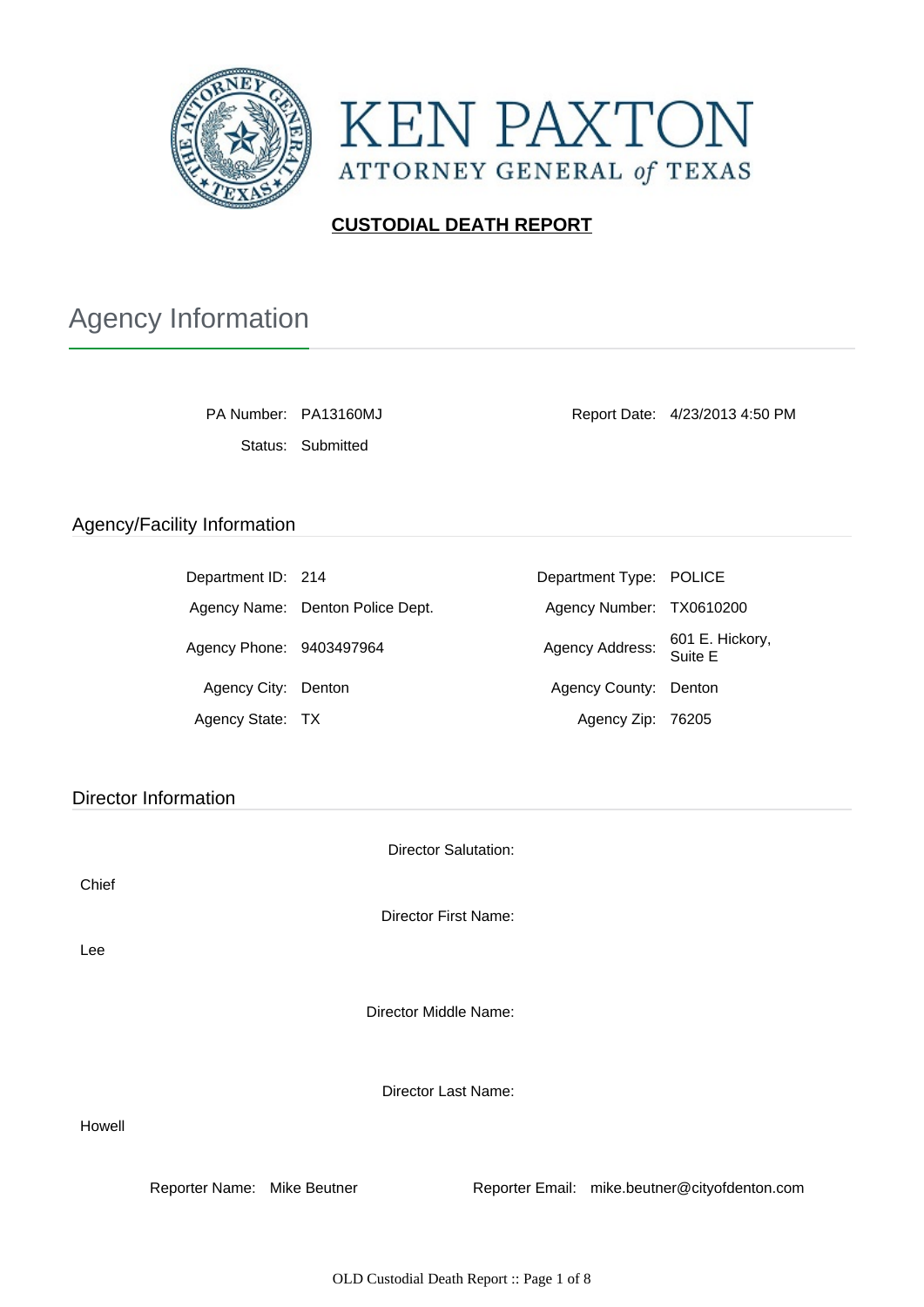| Where did the event causing the death occur?                                               |                  |  |              |  |  |
|--------------------------------------------------------------------------------------------|------------------|--|--------------|--|--|
|                                                                                            |                  |  |              |  |  |
| Street Address: 601 E. Hickory                                                             |                  |  | City: Denton |  |  |
| County: Denton                                                                             |                  |  |              |  |  |
|                                                                                            |                  |  |              |  |  |
|                                                                                            |                  |  |              |  |  |
| What type of custody/facility was the Decedent in at the time of death:                    |                  |  |              |  |  |
|                                                                                            |                  |  |              |  |  |
|                                                                                            | Type of Custody: |  |              |  |  |
| Municipal Jail                                                                             |                  |  |              |  |  |
|                                                                                            |                  |  |              |  |  |
|                                                                                            |                  |  |              |  |  |
| Specific type of custody/facility:                                                         |                  |  |              |  |  |
|                                                                                            |                  |  |              |  |  |
| Specific Type of Custody/Facility:                                                         |                  |  |              |  |  |
| Jail - single cell                                                                         |                  |  |              |  |  |
| Custody Type Facility:                                                                     |                  |  |              |  |  |
|                                                                                            |                  |  |              |  |  |
|                                                                                            |                  |  |              |  |  |
| What was the time and date of the deceased's entry into the law enforcement facility where |                  |  |              |  |  |
| the death occurred (mm/dd/yyyy hh:mm AM/PM):                                               |                  |  |              |  |  |
|                                                                                            |                  |  |              |  |  |
|                                                                                            |                  |  |              |  |  |

Entry Date Time: 4/3/2013 4:26 PM

Where did the death occur?

Death Location: At medical facility

Death Location Elsewhere: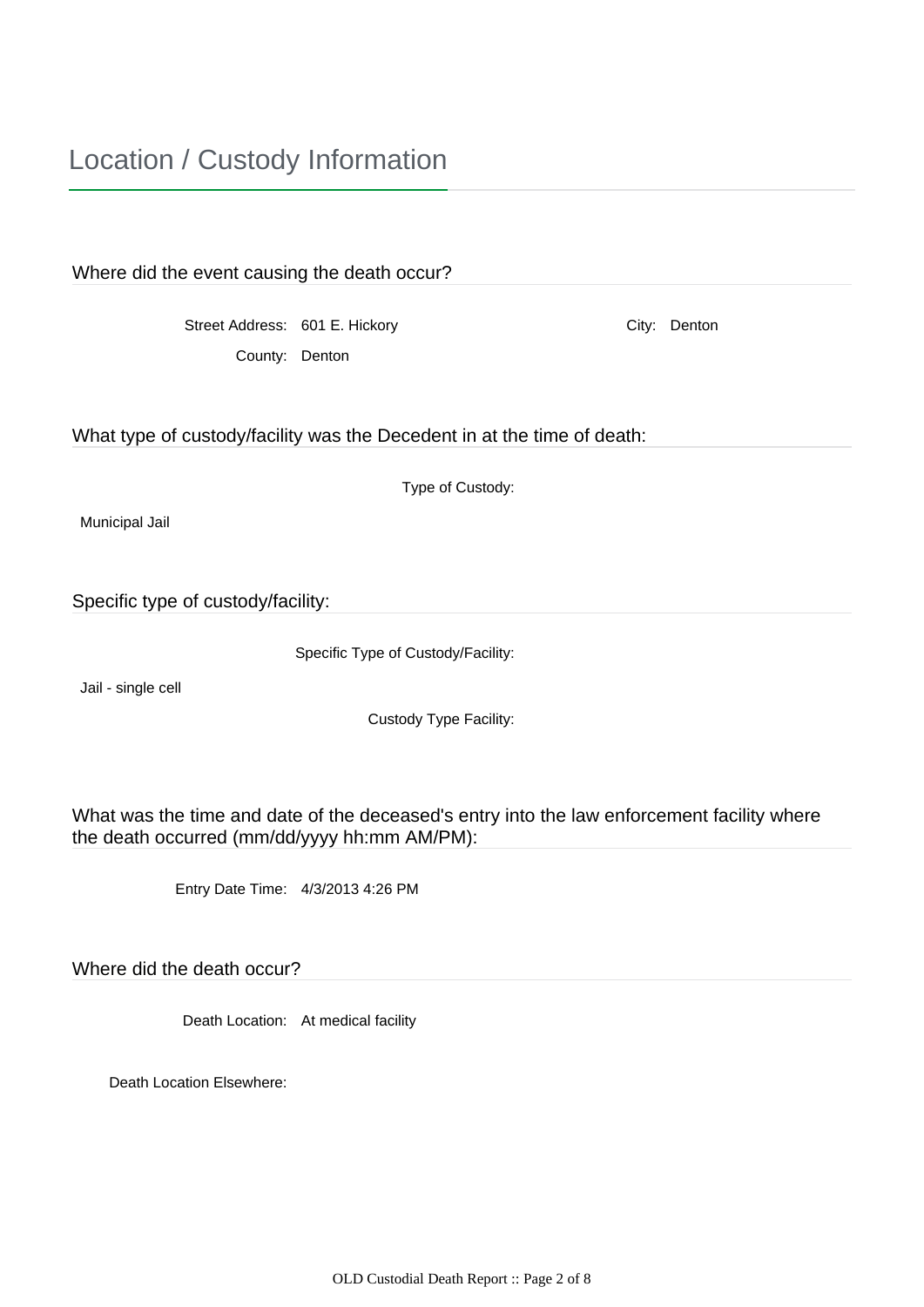#### Identity of Deceased

First Name: Juan

Middle Name: Manuel

Last Name: Portales

Suffix:

Date of Birth: 6/24/1965 Sex: Male Ethnicity: Hispanic

#### Date/Time of Death (mm/dd/yyyy hh:mm AM/PM):

Death Date and Time: 4/4/2013 2:29 PM

#### Date/Time of Custody (arrest, incarceration) (mm/dd/yyyy hh:mm AM/PM):

Date/Time of Custody or Incident:

4/3/2013 4:16 PM

### Manner / Cause of Death

Has a medical examiner or coroner conducted an evaluation to determine a cause of death?

Medical Examinor/Coroner Evalution?:

Yes, results are available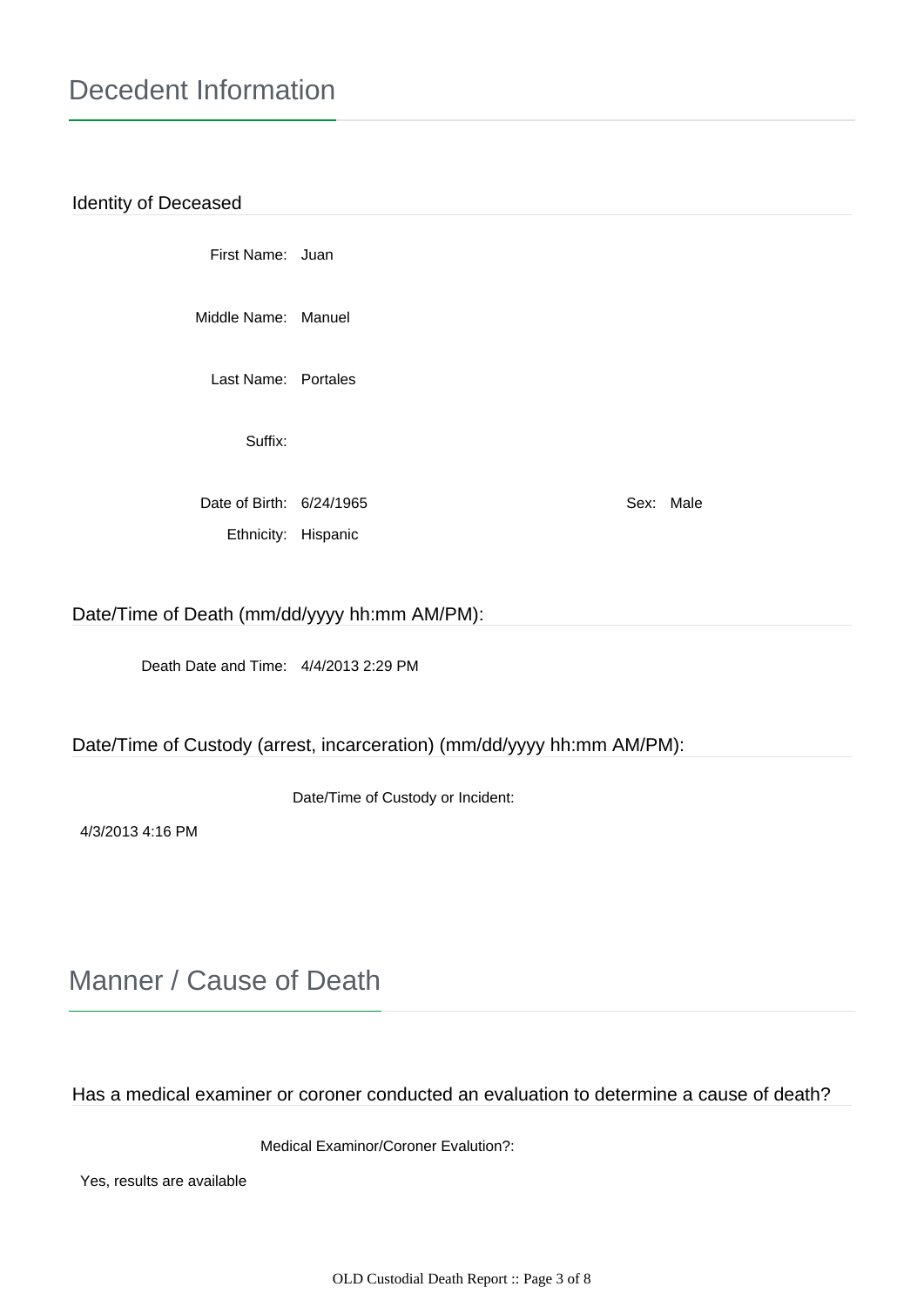Manner of Death:

Natural Causes/Illness

Manner of Death Description:

Atherosclerotic and Hypertensive Cardiovascular Disease

Death Reason:

Medical condition only (e.g. heart attack)

Medical Cause of Death:

Medical Cause of Death:

Atherosclerotic and Hypertensive Cardiovascular Disease

Had the decedent been receiving treatment for the medical condition that caused the death after admission to your jail's jurisdiction?

Medical Treatment:

No

If death was an accident, homicide or suicide, who caused the death?

Who caused the death?:

Not applicable; cause of death was suicide, intoxication or illness/natural causes

Death Causer Other:

If a weapon caused the death, what type of weapon caused the death? (mark all that apply)

Type of Death Weapon:

Not Applicable

Was the cause of death the result of a pre-existing medical condition or did the decedent develop the condition after admission?

Pre existing medical condition?:

Pre-existing medical condition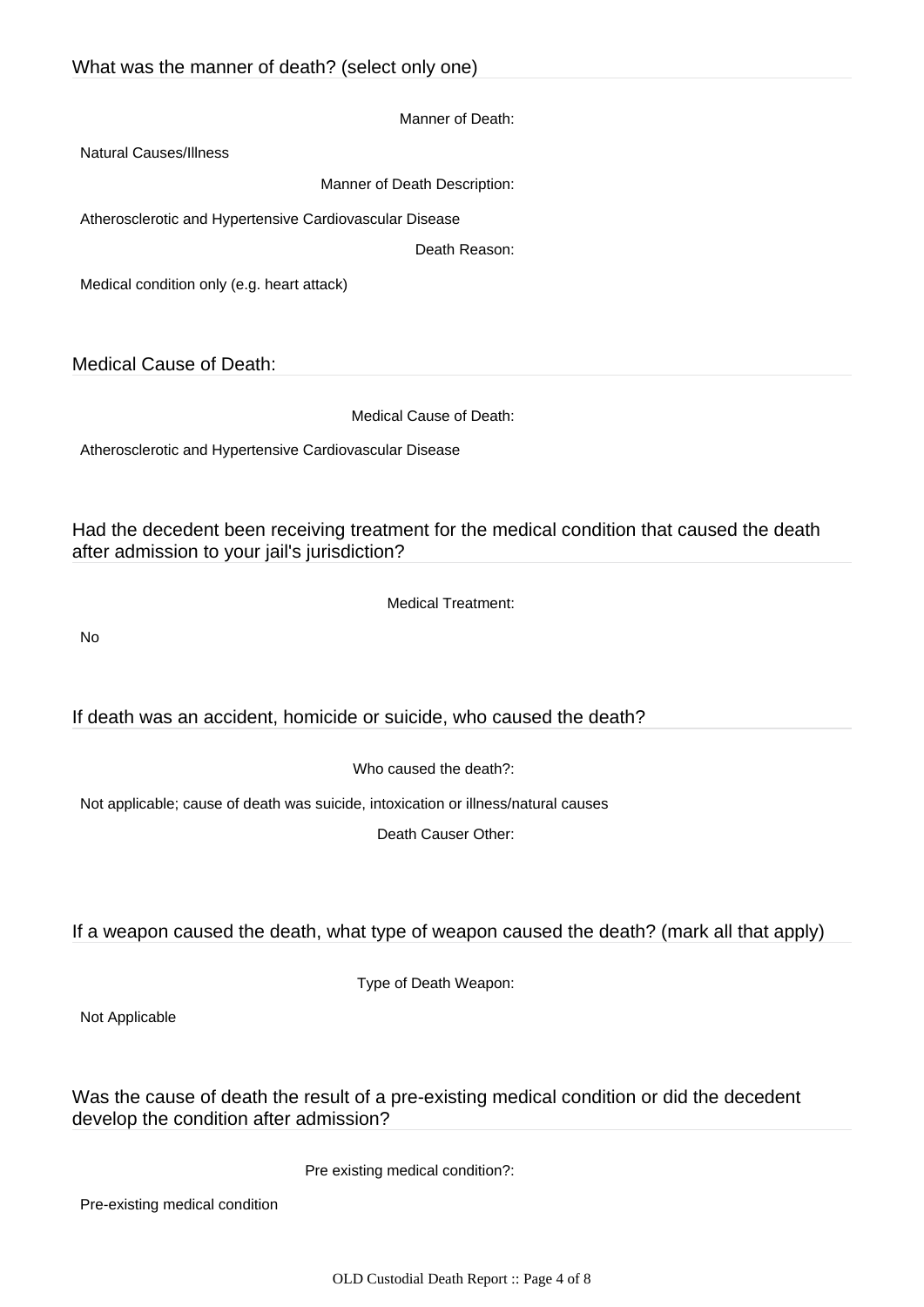Means of Death:

Not applicable; cause of death was intoxication or illness/natural causes

## General Information

What were the most serious offense(s) with which the deceased was (or would have been) charged with at the time of death?

|                                                       | Offense 1:                                                                                        |  |  |  |
|-------------------------------------------------------|---------------------------------------------------------------------------------------------------|--|--|--|
| Public Intoxication                                   |                                                                                                   |  |  |  |
|                                                       | Offense 2:                                                                                        |  |  |  |
|                                                       |                                                                                                   |  |  |  |
|                                                       | Offense 3:                                                                                        |  |  |  |
| Were the Charges::                                    |                                                                                                   |  |  |  |
| Not filed at time of death                            |                                                                                                   |  |  |  |
| What were the types of charges or reason for contact? |                                                                                                   |  |  |  |
|                                                       | Type of Offense:                                                                                  |  |  |  |
|                                                       |                                                                                                   |  |  |  |
| Injuries of Decedent                                  |                                                                                                   |  |  |  |
| Injured By: Injured by NA                             |                                                                                                   |  |  |  |
|                                                       | At any time during the incident and/or entry into the law enforcement facility, did the decedent: |  |  |  |
| Appear intoxicated (alcohol or                        | Exhibit any mental health                                                                         |  |  |  |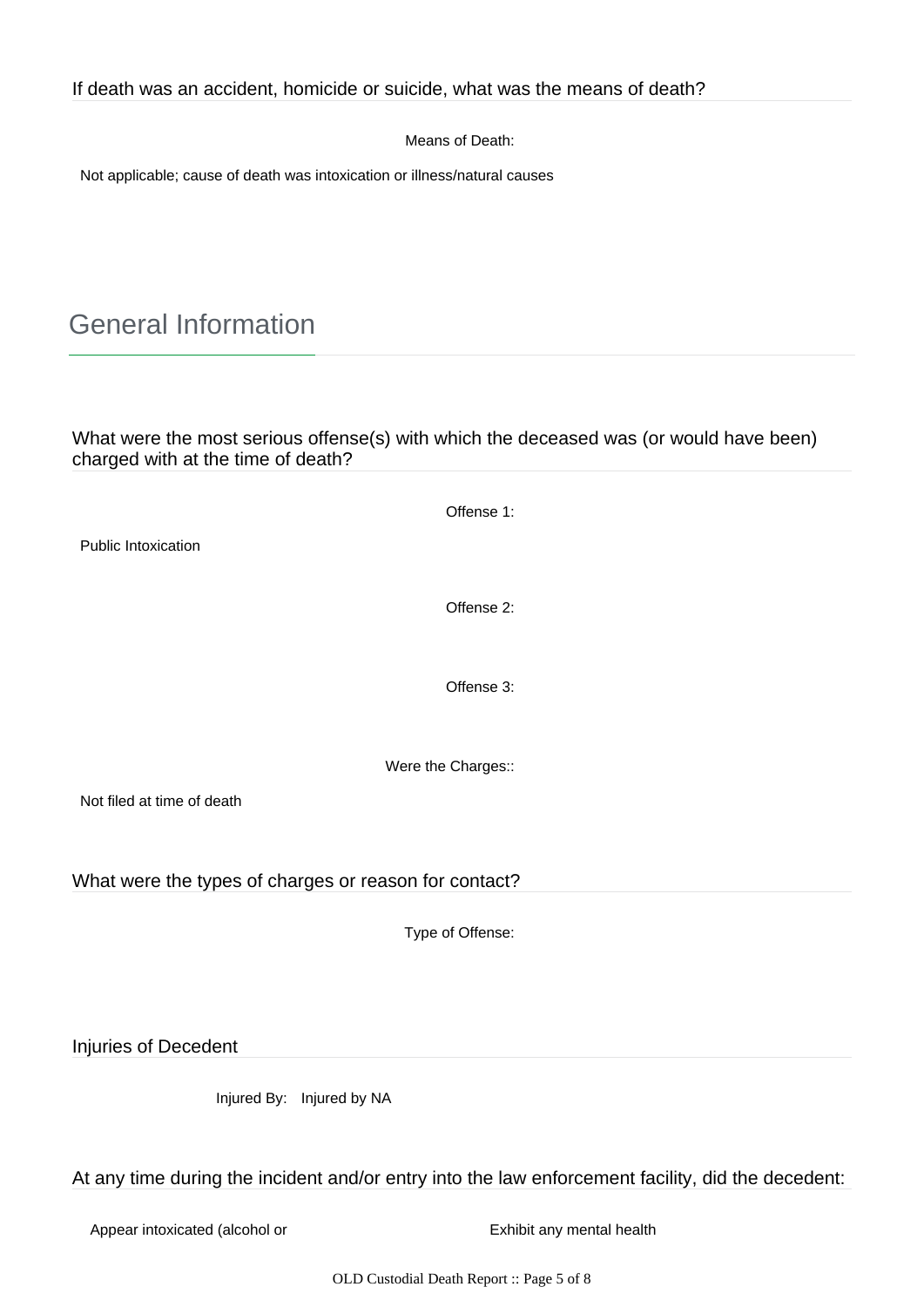drugs): Yes problems?:

Exhibit any medical problems?:

At any time during the incident and/or entry into the law enforcement facility, did the decedent:

Threaten the officer(s)

Try to escape/flee from

officer(s) No Resist being handcuffed or<br>involved: No arrested?: arrested?: No

flee from No Grab, hit or fight with the custody: No Grab, hit or fight with the custody: officer(s): No

Other Behavior:

Specify Other Behavior:

Use weapon threaten/assault en/assault<br>officer(s): 0

Was the deceased under restraint in the time leading up to the death or the events causing the death?

Under Restraint:

No

Summary of Incident

Summary of How the Death Occurred: (max. 30,000 characters)

Summary:

On 04/04/2013, at about 1355 hours, City of Denton Detention Officer Adele Siquig went to cell #12 in the City of Denton Jail to begin release procedures for Juan M. Portales (H/M 06/24/1965) who had been arrested the day before. Siquig found Portales was unresponsive. Paramedics responded to the jail and transported Portales to the Denton Regional Medical Center where Portales was pronounced dead.

Chief Lee Howell requested an investigation from the Texas Rangers who dispatched Ranger Ike Upshaw to conduct an investigation. Chief Howell assigned City of Denton Police Detective Eric Beckwith to assist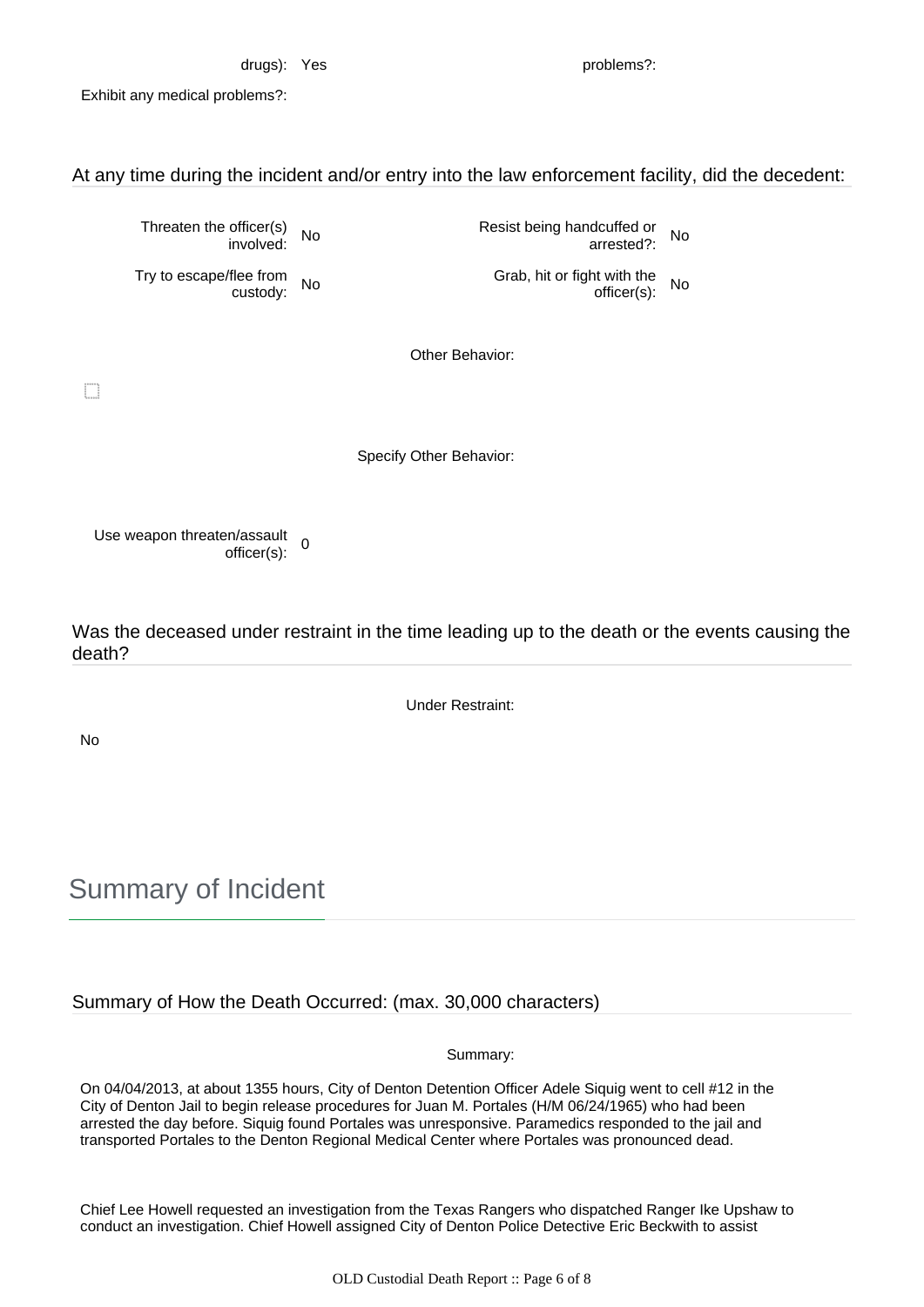The ensuing investigation revealed that on 04/03/2013, at about 1555 hours, on duty City of Denton Police Officers Adam Deweber and Jewel Mosley were dispatched to the state Parole Office at 1117 Teasley Lane within the incorporated city limits of Denton, Texas. Officers contacted Parole Officer Amber Sims. Sims advised that she was the assigned Parole Officer for Mr. Portales. Portales had come to the office for a meeting and she suspected Portales was intoxicated. Sims performed a breathalyzer test on Portales that showed Portales had a Blood Alcohol Content of 0.211.

Mosley performed a Horizontal Gaze Nystagmus test on Portales and found six clues of alcohol intoxication. Officer determined Portales would be a danger to himself and others if allowed to leave so Portales was arrested and transported to the City of Denton Jail on the charge of Public Intoxication.

During his booking, Staff noted on Portales medical questionnaire that he had some known medical issues including high blood pressure, diabetes, asthma, and a fractured left ankle. He noted ongoing treatment for alcoholism and that he was taking several medications (none of which he had in his possession at the time of booking). There was no obvious sign of pain, bleeding, or other condition that indicated necessary or immediate medical attention.

Portales was booked in and placed a cell #12 by himself at about 1733. He was not placed in a cell with other prisoners as he had crutches. Still on 04/03, at about 2121 hours, City of Denton Detention Officer Dominique Stevenson initiated a phone call to Portales Father, Alfredo who lives in the city of Denton. Stevenson requested that Alfredo bring any of his sons medications to the jail. Alfredo agreed that he would bring his sons medications to the jail but did not set a time frame for delivery.

Between 2100 hours on 04/03 and 1300 hours on 04/04, City of Denton Jail Staff conducted at least 40 cell checks, walking around the facility to ensure that all prisoners are accounted for. Detention Officer George Burnham recalls coming in for his shift at about 0600 on 04/04 and speaking with Portales while providing his breakfast (a sausage biscuit). Burnham also recalls on subsequent cell checks, between approximately 1013 and 1221 on 04/04, that Portales was laying on his side, facing the door, and saw him open/close his eyes on at least one occasion.

On 04/04, Mr. Alfredo Portales responded to the Police Department at about 1300 with several of his sons medications. Jail Staff was notified of Alfredos presence but informed him that his son was about to be released. Jail video shows at that time there was a citizens tour taking place in the jail, the Municipal Judge was present and preparing to conduct magistrations. No family or visitors are generally accommodated in such cases. Therefore, Mr. Portales was advised that his son would probably be released within the next hour so he should just wait in the front lobby. (Municipal Judge Ramsay responds to the jail on a daily basis and generally releases prisoners charged with Class C only offenses on their own Personal Recognizance with a Promise to Appear in Municipal Court).

Siquig stated that at around 1355 on 04/04, she was preparing to release Portales from custody (with Judge Ramsay having approved the Released on Recognizance paperwork). Upon opening the cell door and calling his name she did not receive a response. After several other attempts to verbally raise him, she called for the assistance of another Detention Officer. Officer Stevenson, who had just arrived for duty and was preparing for his shift, responded to Siquigs request for help.

Stevenson reported that he entered the cell and gently shook him. When he did not receive a response, Stevenson attempted a Sternum rub, and again, no response. Stevenson noted Portales face was blue and that his skin felt cold. Stevenson then immediately called for Detention Officer Burnham to respond to the cell and to notify an ambulance to respond to the jail.